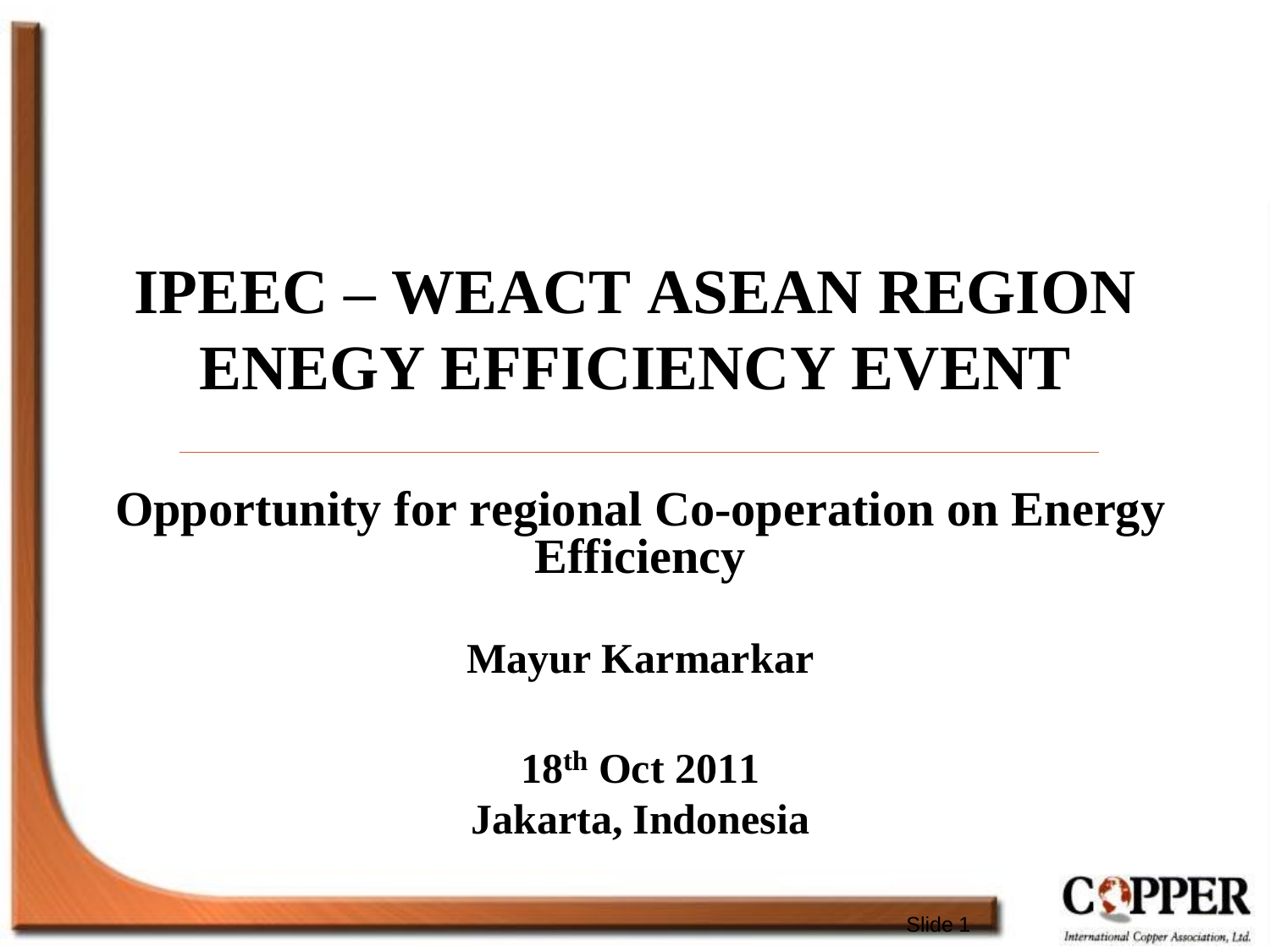# **ICA – Sustainable Energy Initiative**

**SE Initiative capitalizes on the adoption of low carbon energy solutions for sustainable development**

**Copper : Low Carbon Economy With increasing concern over**

- **Energy Shortage,**
- **Climate change**
- **And Sustainable Economic Development**

**It is important time and opportunity to focus on ways to use energy more efficiently.**

**Copper is an essential material to build the energy systems of the future, enabling the move towards a low-carbon economy.**

**Global adoption of Energy Efficient motor driven system can save more than 2000 TWh by 2030 – IEA Report**

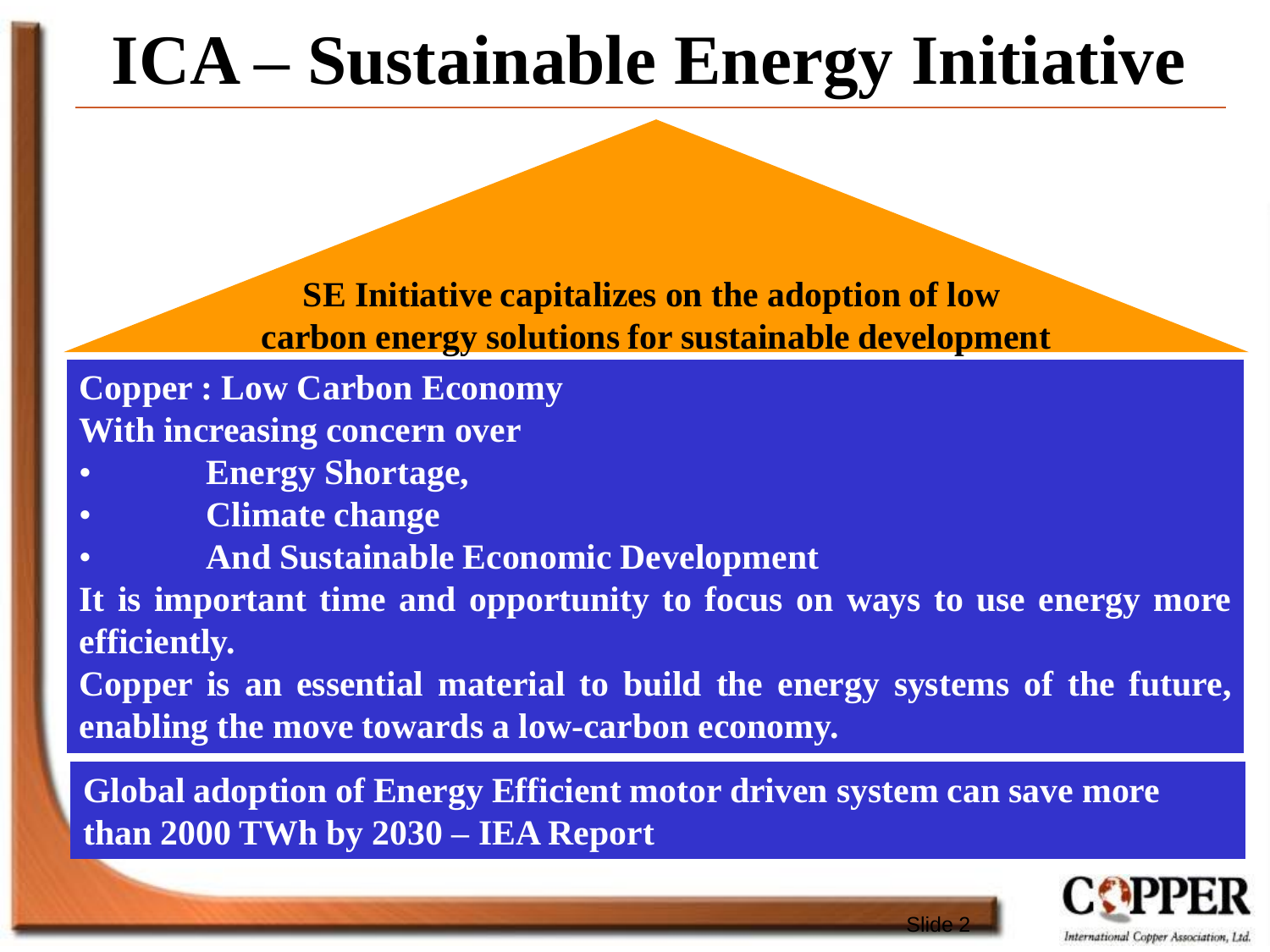### **About SE Initiative & Strategy**

**SE Initiative capitalizes on the adoption of low carbon energy solutions for sustainable development**

**Advocate and support energy policies, standards, regulations and codes**

**Educate manufacturers and users of latest Energy Efficient technologies**

**End users & other stakeholders capacity building**

**Partnerships & collaborations with other like minded organizations**

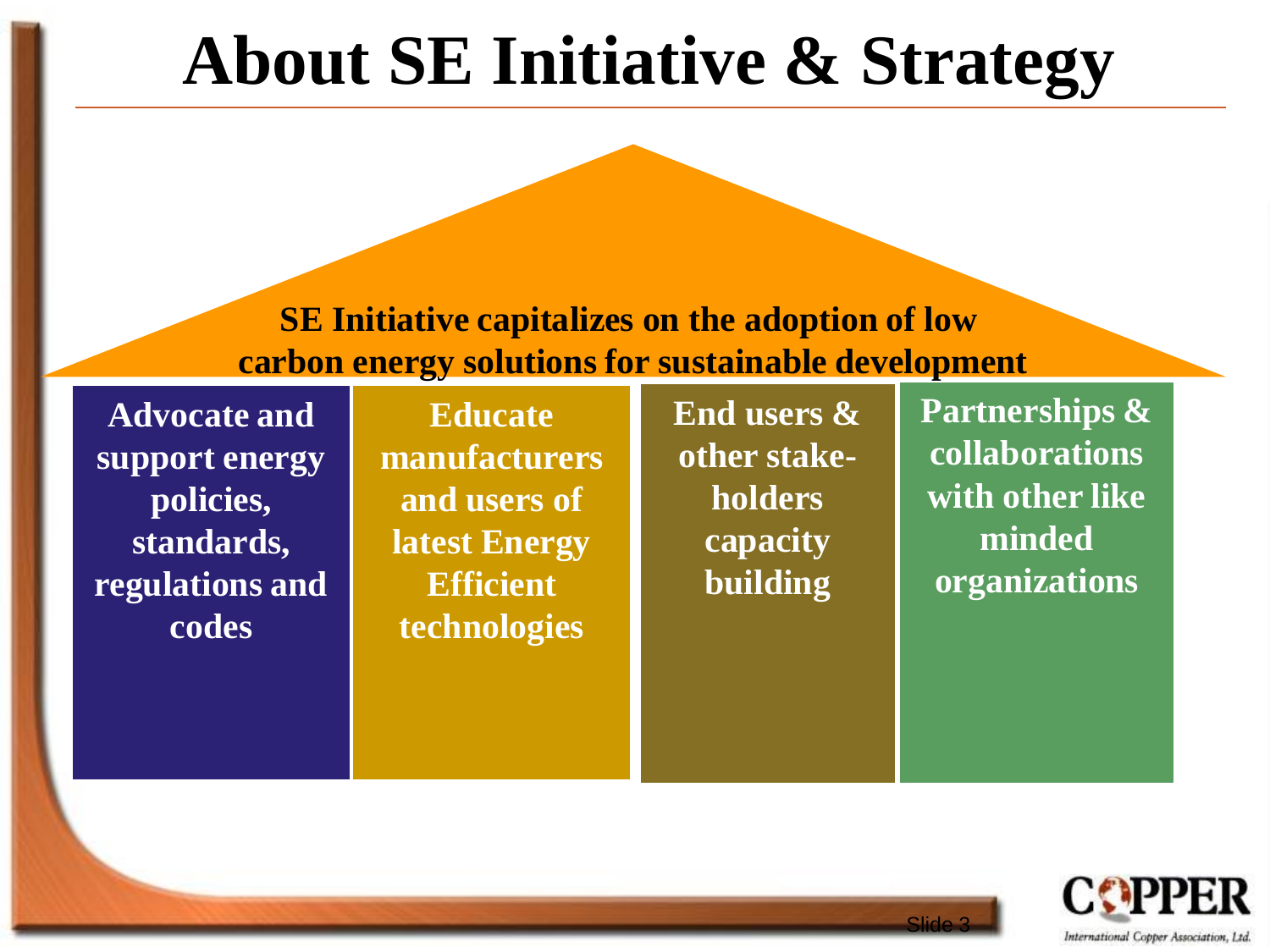# **Energy Efficiency Programs in SEA**

- **Regional harmonization in power distribution systems**
- **Barrier removal to efficiency standards & labeling project**
- **Harmonization of Standards & Labeling Program**
- **Energy efficiency program in agricultural sector**
- **ASEAN Energy Management Scheme**
- **Development & promotion of 'Micro-groove' air-con** 
	- **tubes, copper die-cast rotors for high efficiency motors**